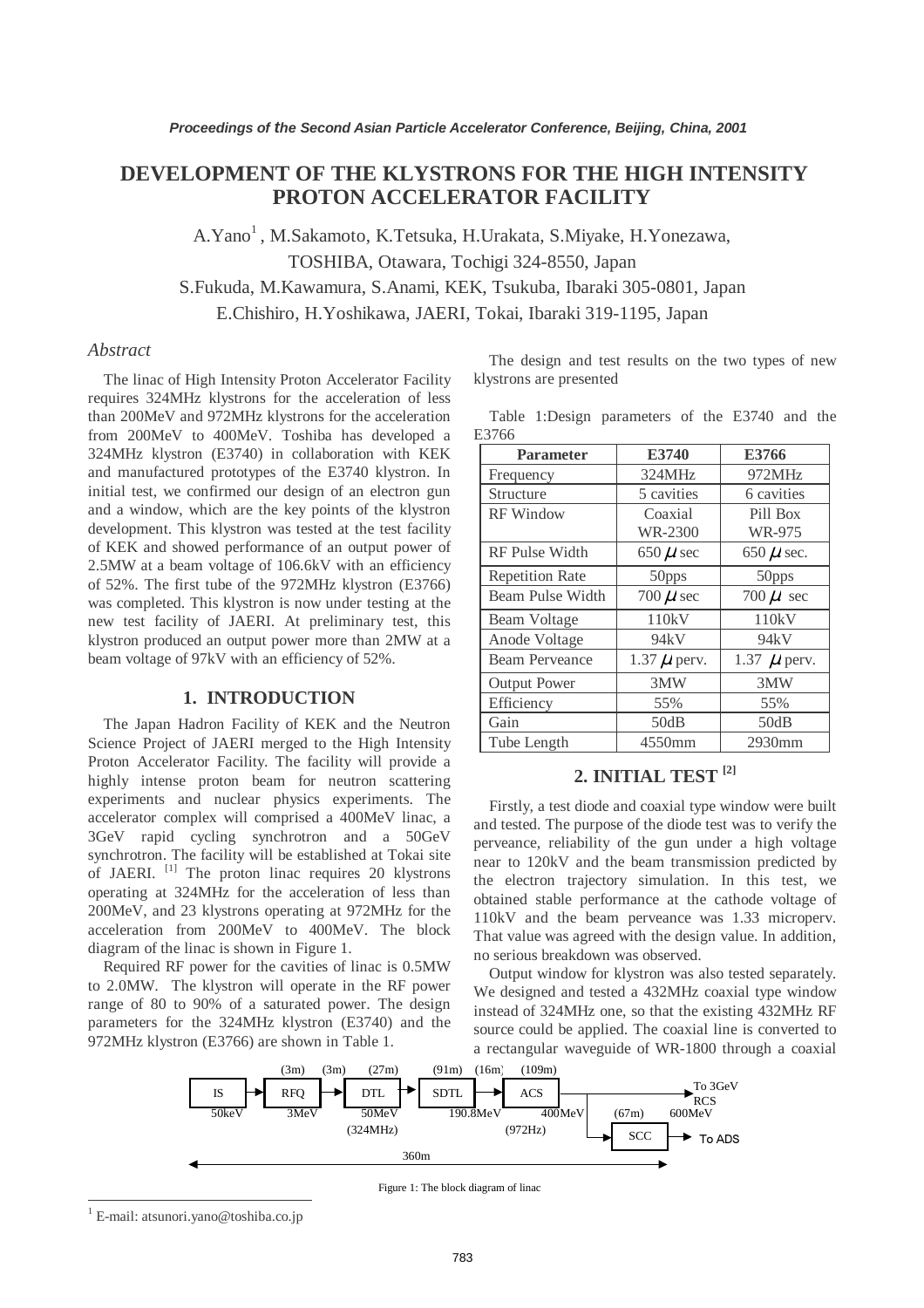to waveguide transition. The purpose of the test was to verify the reliability of a high power operation up to 2MW and RF transmission estimated by the computer simulation code HFSS. The window was tested up to the peak power of 2MW with the pulse width of 650 microseconds and the repetition rate of 50pps at KEK test facility. Although some glow on the surface of the ceramic near the inner conductor was observed, but no serious breakdown was found. We started on the 324MHz window design based on this result.

### **3. KLYSTRON DESIGN**

#### *3.1 ELECTRON GUN*

Symons reported the relationship of an RF efficiency  $\eta$  and beam perveance P (I/V<sup>3/2</sup>) can be expressed as below:  $[3]$ 

#### $\eta$ (%) = 90 – 20 × *P*( $\mu$ *perv*.)

If a microperveance is to be chosen 1.5, RF efficiency is 60% at the maximum. To compromise requirements of high voltage insulation and also higher efficiency, the operating cathode voltage was decided to be 110kV. Because the gun with modulating anode will be unstable when a cathode voltage is more than 120KV. The E3740 and the E3766 have been designed to operate at a cathode voltage of 110kV and a modulating anode voltage of 94kV with a beam perveance of 1.37microperv. In order to minimize the cost of a power supply, we selected the same operating voltage and beam perveance for both klystrons.

Results from EGUN  $[4]$  indicated that additional bucking coil might improve beam trajectory. Figure 2 gives an example of simulation of the E3740 klystron. The beam diameter is 30mm, and the diameter of drifttube is 48mm and the beam ripple is less than 3%.

In case of the E3766 klystron, the beam diameter is 21mm, and the diameter of drift-tube is 30mm and the beam ripple is less than 2%.





An "M"-type cathode  $[5]$  is adopted in order to assure the long life and the stable emission.

As mentioned in the reference, the gun surface gradients must be limited to be about 75kV/cm in DC operation. [6] Results from simulation indicated that the surface gradients are less than 65kV/cm at the cathode voltage of 120kV.

# *3.2 INTERACTION CAVITIES AND BEAM SIMULATION*

The E3740 is a five-cavity klystron. The secondharmonic cavity is used to enhance RF efficiency. The second-harmonic cavity was located between the second and third fundamental cavities. The parameters of interaction cavities were optimised using  $DISK^{[7]}$  (a onedimensional, large-signal klystron code), and FCI  $[8]$ (Field Charge Interaction 2+1/2 PIC code).



Figure3: FCI Simulation Result (Vbeam=110kV,Ik=50A,Pd=8W,Po=3.8MW)

A bandwidth of 10MHz (-3db) is required for the E3766 klystron. In order to minimize variation of acceleration, output power is modulated at to cancel out the beam loading. The E3766 has six cavities designed for the requirement of a bandwidth. For the wide bandwidth operation, the gap lengths of the second and third cavities were designed longer than those of other cavities, so that the beam loading lowers the Q-values of the cavities. The calculated bandwidth is more than 12MHz (-3dB).

# *3.3 OUTPUT STRUCTURE*

Figure 4 shows the simulation model of the output structure of the E3740. The coaxial line is converted to a rectangular waveguide of WR-2300 through a coaxial to